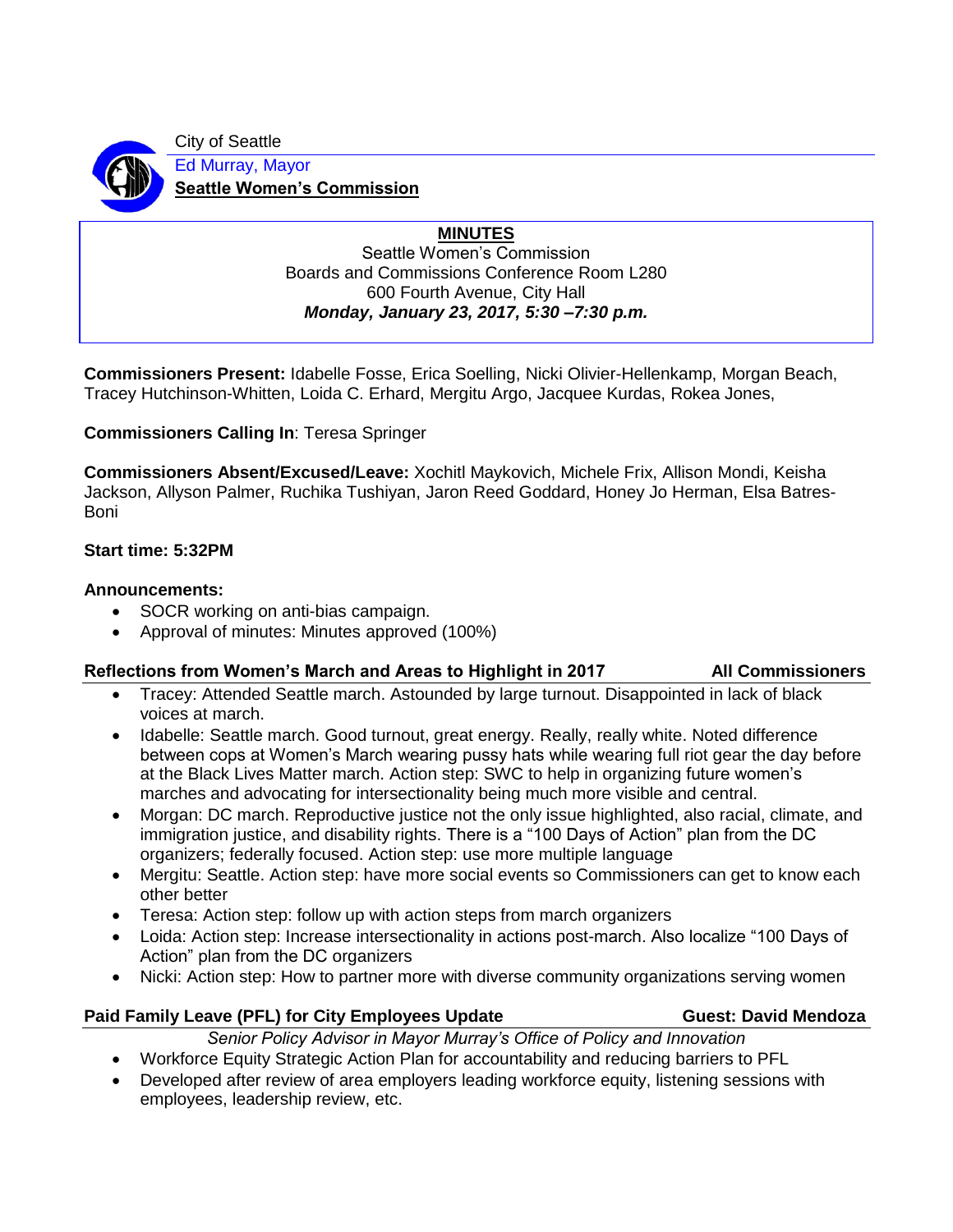- Workforce Equity definition developed, including representation
- Paid parental leave for new parents (after birth or adoption) and paid family care leave (care for spouse/domestic partner, parent)
- Currently: 10 weeks of paid leave (includes vacation and sick leave). However, women, particularly women of color, are more likely to have accrued less time (related to tenure and tendency of WOC to be in job classifications with less time).
- May only use the full paid parental leave or paid care leave benefit once per 12-month period
- 2 weeks of sick and 1 week of vacation = additional 4 weeks of paid parental leave. Use any vacation and sick time over 2 weeks sick & 1 week vacation until you reach these rates before additional 4 weeks is kicked in.
- City employees will now get 12 weeks of paid parental leave (8 weeks of paid parental leave for birth or adoption of a child, then an additional 4 weeks if you have no more than 2 weeks of sick and 1 week of vacation
- Paid family care leave is draw down only to earn 4 weeks of care leave
- Next step: looking to introduce legislation in the next couple of weeks. Would be retroactive to January 1, 2017.

## **Paid Family Leave Campaign Update Morgan Beach Morgan Beach**

- Working with Councilmember Gonzalez. Councilmember Sawant's office also looking into developing policy. Timeline likely moved back now that legislation is being introduced for City **Employees**
- Ideal to be done at the State level to cover the families who would need it the most

#### Affordable Childcare Update **Tracey Hutchinson-Whitten**

- Ruchika and Tracey wrote op-ed together, published in Seattle Times
- Had meeting with Karen Hart, SEIU Local 9215 president, representing family-child providers
- Companies want to do more up-zoning in the U District, looking to introduce policies that would include child care spaces within up-zoning of these companies. Karen Hart met with Lisa Herbold about doing this. Potentially getting employers to subsidize childcare.
- Low income families often utilize family child care providers that operate out of homes, this becomes difficult in settings of up-zoning
- Tracey is emailing Lisa Herbold's office to discuss further
- Email Tracey with contacts knowledgeable about best practices for childcare
- Not enough childcare providers, long wait lists, increased cost

### **Budget Discussion All Commissioners**

- Yearly budget doubled this year (now \$2000)
- Co-chair ideas:
	- o Snacks for meetings!: \$100
	- o Retreat (e.g. snacks, space, facilitator): \$350
	- $\circ$  Commissioner attendance at community events (e.g. fundraiser events for community groups, educational days, etc.):
	- o Outreach (e.g. listening sessions around policy priorities including food, space): \$500
	- o Commission Events (e.g. forums, awards): \$800

### **Communications/Social Media Loida Erhard**

- Twitter, Facebook presence. Looking to develop: objectives, target audiences, main messages
- Interested in working with Loida to brainstorm social media presence: Tracey, Teresa, Ruchika, Jacquee